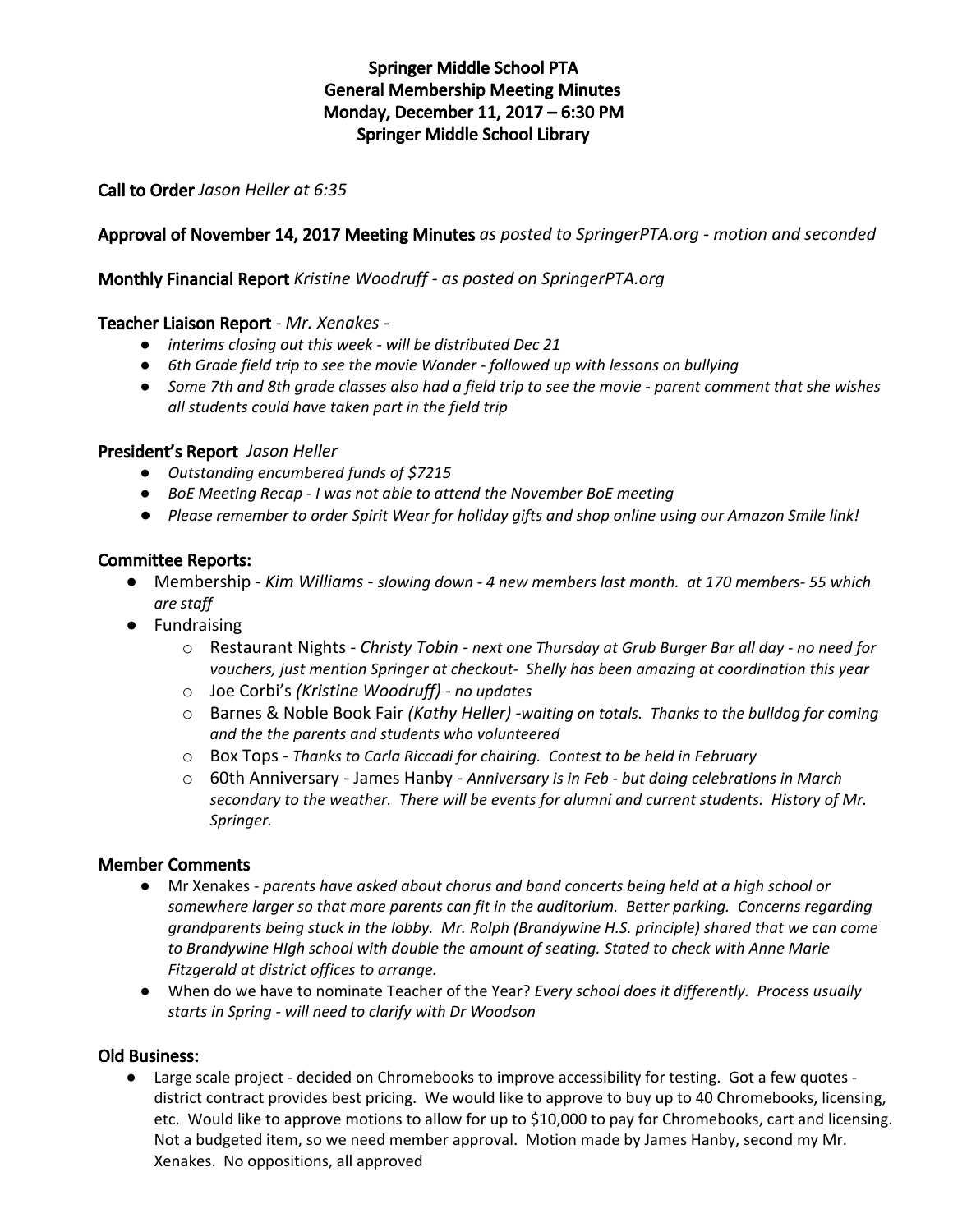- Future of the Springer PTA update since the last meeting:
	- $\circ$  Met with Tally's PTO president. They did leave the PTA at the end of last year and are in the process of forming a new organization. Nothing additional to share. They have not started the 501c3 process yet.
	- $\circ$  Met with an attorney specialization in non-profit law (Thomas Reed) who will be our corporate attorney for the new organization pro bono and represent us, if needed, in the dissolution. He will handle all of the incorporating, IRS filings, creation of by-laws etc. for the new organization as well as the legal dissolution of the current organization Signed a retainer so he can start working. We have received drafts of our certificate of incorporation, corporate bylaws, pre-incorporation minutes and post-incorporation minutes for the board to review.
	- o The State PTA is entitled to any remaining funds left in our account after dissolution.
	- o Attorney's suggestions:
		- Start formation & incorporation of the new entity immediately.
		- Existing officers plus Dr. Woodson will be the interim 'start up' board for the new association. We will vote on all officer positions for the new association at the annual meeting in May.
		- Should have non-profit determination from the IRS by March 2018. Donations are allowed immediately as the non-profit determination will be retroactive to the corporation's start date.
		- Start up costs do have to be paid by the individual incorporating member personally for reimbursement once there are funds in the organization's account (~\$100 in incorporation fees + \$400 in IRS filing fees)
		- Special meeting for the Dissolution vote of the PTA will be on January 29th to end the PTA affiliation at the end of the fiscal year on 6/30/18
		- Organizations will run side-by-side until the end of the year to ramp up the new association and phase out the current allowing fundraisers to be run by the new association to build initial funds to lead into the new year
		- Obligations of the PTA will still be able to be met including any funds already encumbered for projects this year
	- o The new board met and voted to move forward with Incorporation of a new non-profit organization to be known as the 'Springer Middle School Family Association'. The certificate of Incorporation will be filed with the Secretary of State of Delaware this week.
	- o The PTA board will present an updated budget at the January meeting for approval to represent the changes that are expected so that we are operating off of a realistic picture of the finances through the end of the year.
	- o Member questions:
		- Memberships everyone who is a member of the PTA will also be a member of the Springer Middle School Family Association until the end of this school year. Then membership will proceed as always with an annual membership drive.
		- Can we transfer money from one organization to the new organization? No, but with the money that has already been approved by the members, we will be very close to zero after paying out the money that has been alloted.
		- Kenny Rivera, Assistant principal Brandywine High School- recently helped his kids school transition to PTO from PTA. Had a lot of push back from Delaware PTA. Will be happy to share his experiences and information with us.
		- Pleshette Moore also did this with her previous school in Rhode Island fully supports the transition to PTO
		- **Is the National PTA decreasing? Yes, this was presented at last meeting. Trend is going** towards PTO. Close to 60% of the schools are not a member of the PTA.
		- This has been in discussion for the last few years. We are raising money for the school, but have to sent part of the hard earned money to the national organization. No money will have to be sent outside of the school to a higher organization. We will be our own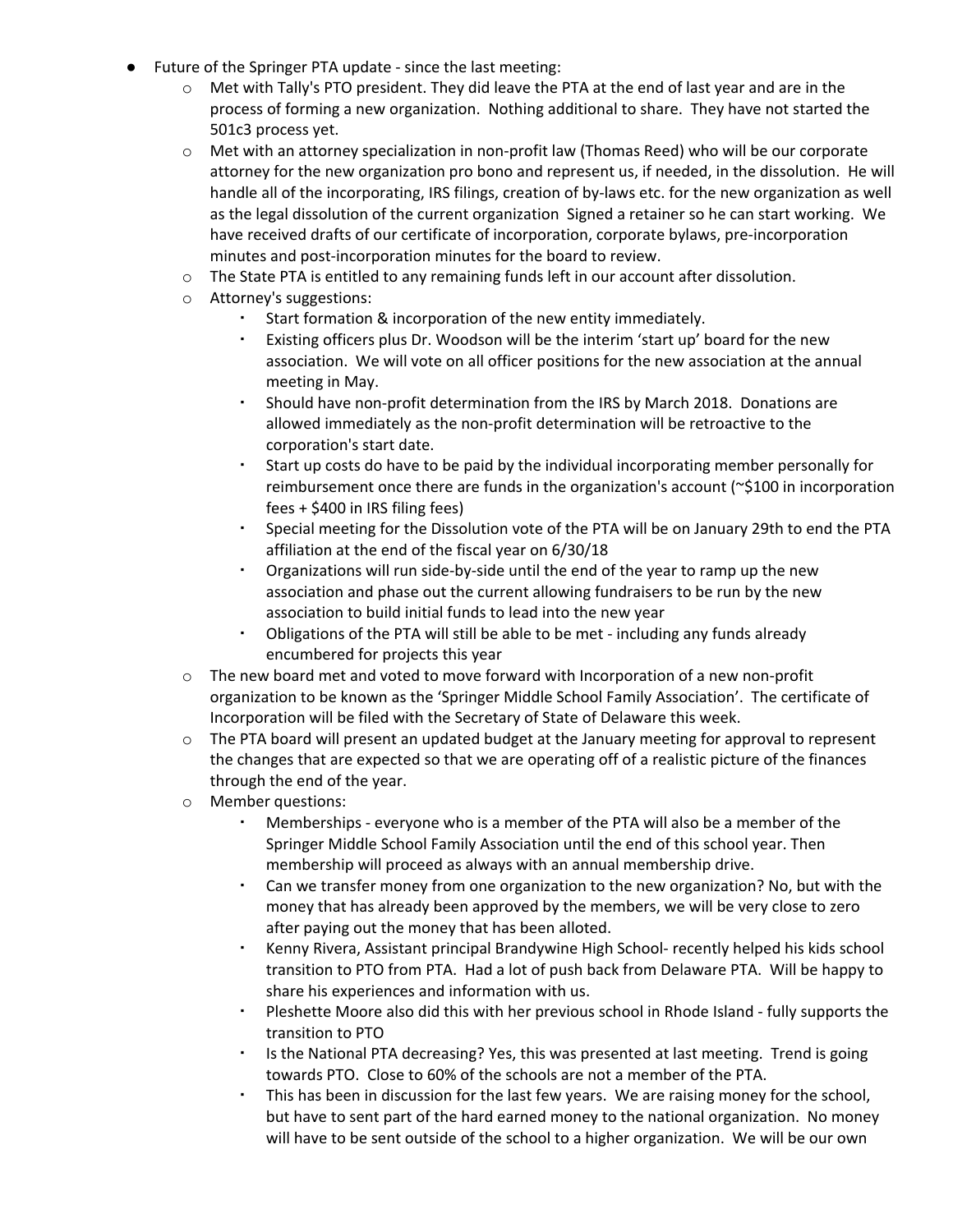New Business: Still looking for a treasurer for the new organization. Kristine is graduating to Brandywine High School next year.

Special Presentation – School Choice by Dr. Hale & Mr. Rolph

Adjournment - at 8:26

Upcoming Events *(a list of all upcoming events can be found at SpringerPTA.org)*: 12/14/17 – Grub Burger Day 12/22/17-1/2/18 – Winter Break 1/9/17 -PTA MEETING 1/10/18 Anthony's Coal Fired Pizza Day 2/15/18 – Night at Sweet Nels 2/23/18 – Springer Fun Night

Respectfully Submitted -

Kathy Heller, Secretary